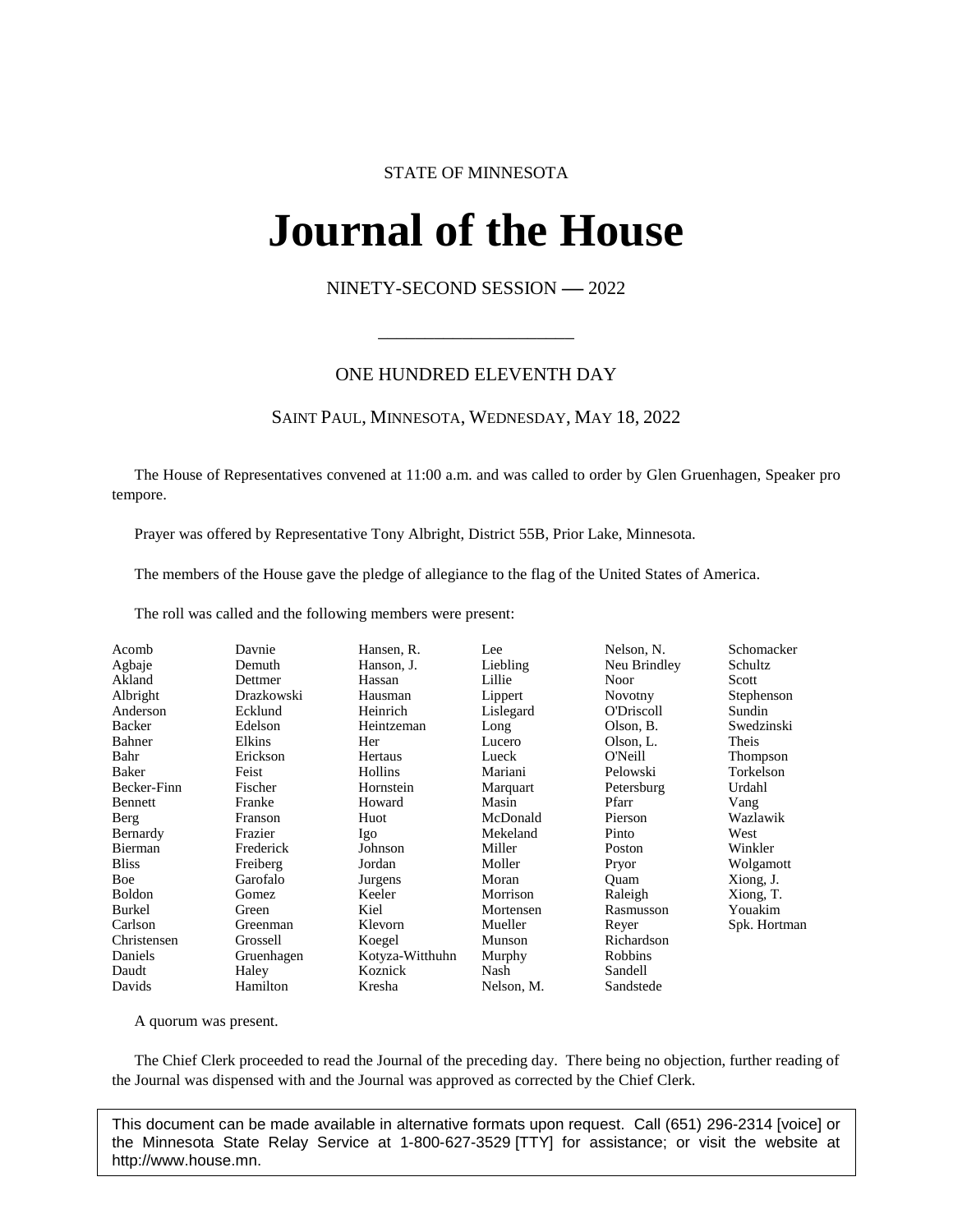13186 **JOURNAL OF THE HOUSE** [111TH DAY

#### REPORTS OF CHIEF CLERK

S. F. No. 3338 and H. F. No. 4031, which had been referred to the Chief Clerk for comparison, were examined and found to be not identical.

Lillie moved that S. F. No. 3338 be substituted for H. F. No. 4031 and that the House File be indefinitely postponed. The motion prevailed.

#### **REPORTS OF STANDING COMMITTEES AND DIVISIONS**

Moran from the Committee on Ways and Means to which was referred:

H. F. No. 4649, A bill for an act relating to state government; proposing an amendment to the Minnesota Constitution, article XI, section 14; providing for renewal and modification of environment and natural resources trust fund; providing for housing fund and Housing Fund Council; modifying lottery provisions; appropriating money; amending Minnesota Statutes 2020, sections 349A.08, subdivision 5; 349A.10, subdivision 5; proposing coding for new law in Minnesota Statutes, chapter 462A.

Reported the same back with the following amendments:

Page 2, line 2, strike "5-1/2" and insert "seven"

With the recommendation that when so amended the bill be re-referred to the Committee on Rules and Legislative Administration.

The report was adopted.

Moran from the Committee on Ways and Means to which was referred:

H. F. No. 4850, A bill for an act relating to natural resources; modifying the Legislative-Citizen Commission on Minnesota Resources membership and terms; modifying availability of fund disbursements; establishing requirements for capital projects; providing appointments; amending Minnesota Statutes 2020, sections 116P.05, subdivisions 1, 1a, 2; 116P.09, subdivision 6; 116P.11; proposing coding for new law in Minnesota Statutes, chapter 116P.

Reported the same back with the following amendments:

Page 6, lines 3, 5, 16, and 19, delete "2023" and insert "2025"

Page 6, line 11, delete "2025" and insert "2027"

Page 6, line 13, delete "2027" and insert "2029"

With the recommendation that when so amended the bill be placed on the General Register.

The report was adopted.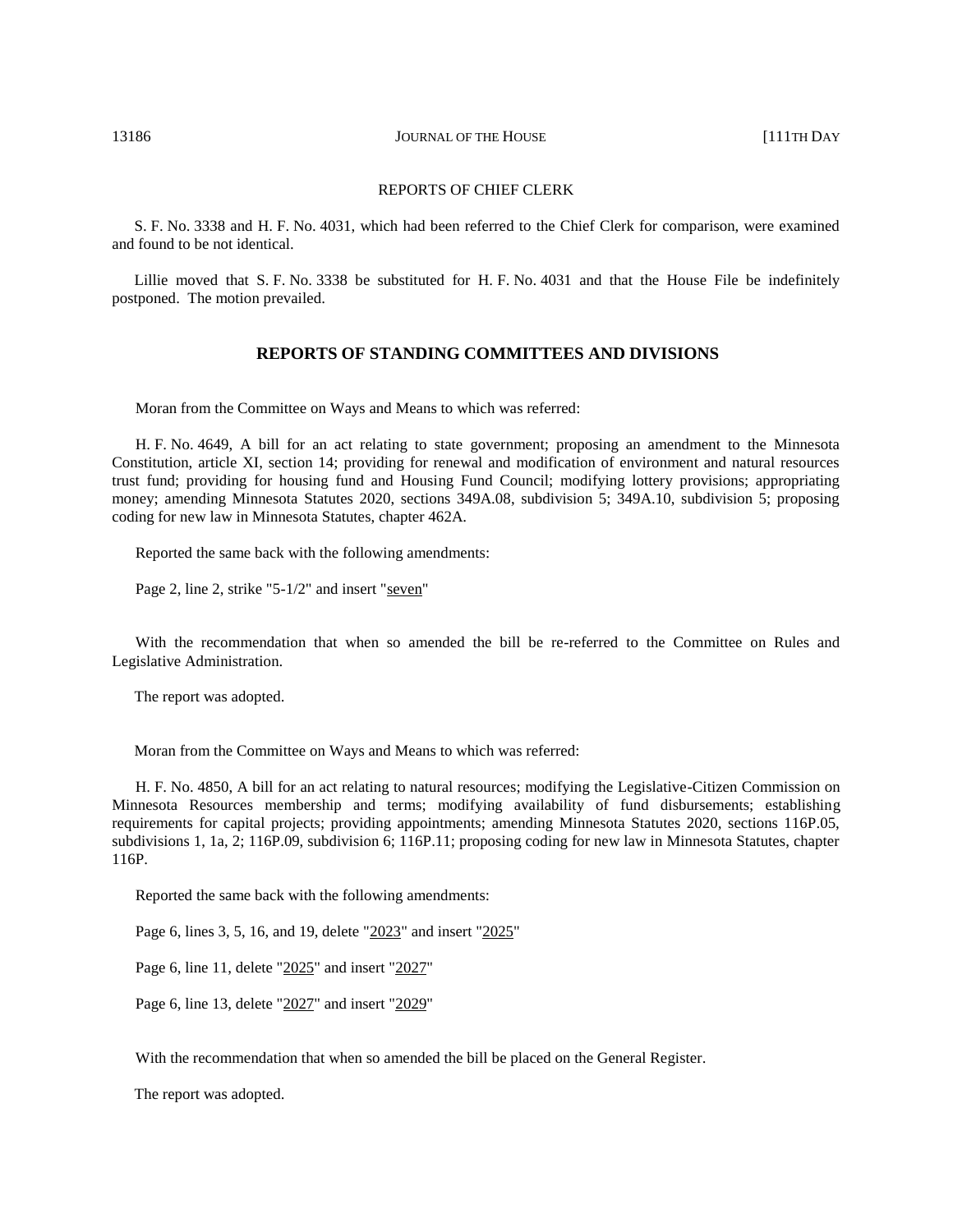# **SECOND READING OF HOUSE BILLS**

H. F. No. 4850 was read for the second time.

## **SECOND READING OF SENATE BILLS**

S. F. No. 3338 was read for the second time.

# **INTRODUCTION AND FIRST READING OF HOUSE BILLS**

The following House Files were introduced:

Noor introduced:

H. F. No. 4887, A bill for an act relating to unemployment insurance; making technical corrections to an appropriation for repayment and replenishment of the unemployment insurance trust fund; amending Laws 2022, chapter 50, article 1, section 1.

The bill was read for the first time and referred to the Committee on Workforce and Business Development Finance and Policy.

Xiong, J.; Hollins and Thompson introduced:

H. F. No. 4888, A bill for an act relating to capital investment; appropriating money for a day shelter in the city of St. Paul.

The bill was read for the first time and referred to the Committee on Workforce and Business Development Finance and Policy.

#### Vang introduced:

H. F. No. 4889, A bill for an act relating to economic development; appropriating money to WomenVenture to establish a women food entrepreneurs business expansion program.

The bill was read for the first time and referred to the Committee on Workforce and Business Development Finance and Policy.

#### Drazkowski introduced:

H. F. No. 4890, A bill for an act relating to capital investment; appropriating money for a new regional wastewater treatment facility in Goodhue County; authorizing the sale and issuance of state bonds.

The bill was read for the first time and referred to the Committee on Capital Investment.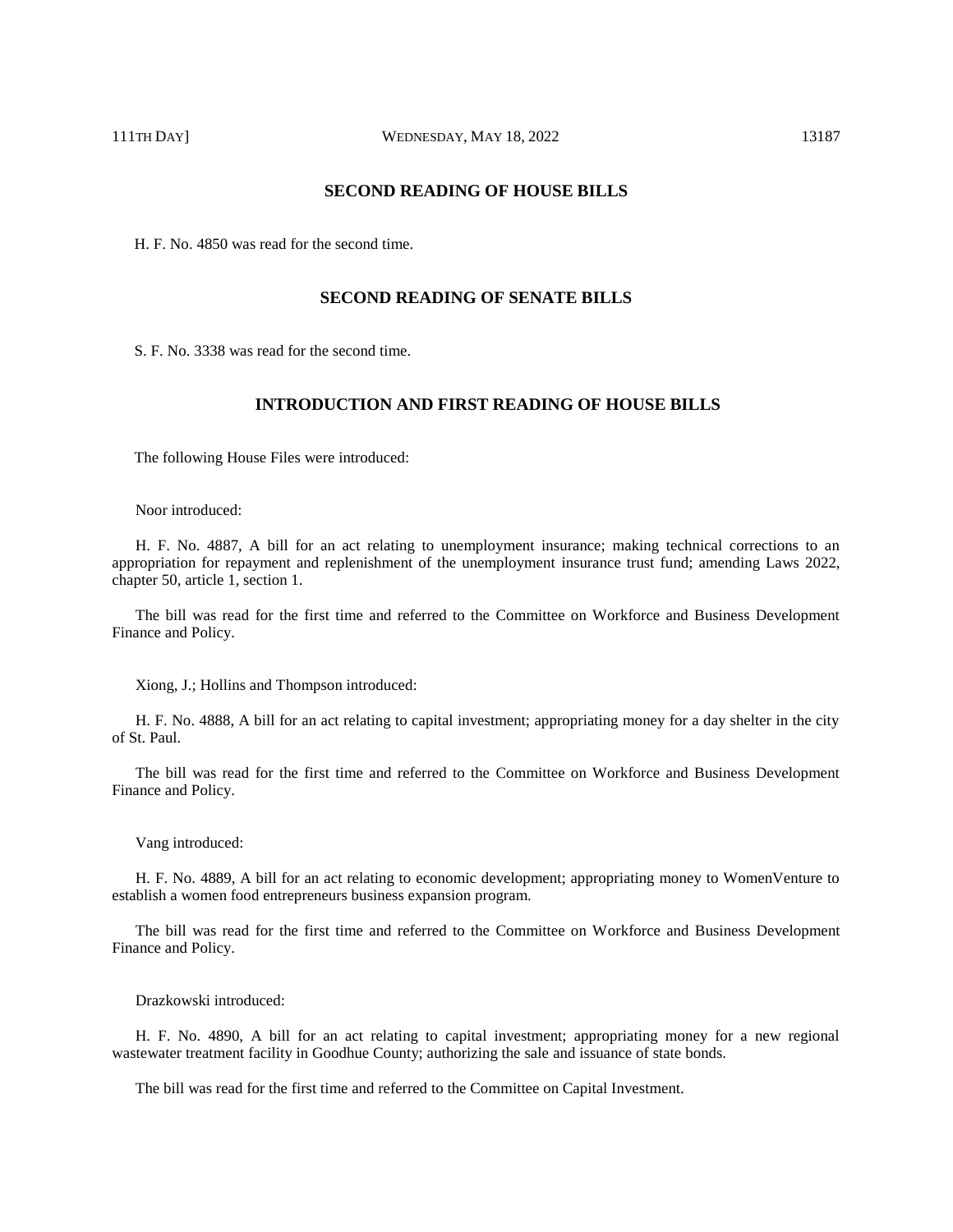#### 13188 **JOURNAL OF THE HOUSE** [111TH DAY

Franson introduced:

H. F. No. 4891, A bill for an act relating to civil law; modifying the maximum liability limit of a school district for certain sexual assault claims; amending Minnesota Statutes 2020, section 466.04, by adding a subdivision.

The bill was read for the first time and referred to the Committee on Judiciary Finance and Civil Law.

Winkler moved that the House recess subject to the call of the Chair. The motion prevailed.

#### RECESS

#### RECONVENED

The House reconvened and was called to order by Speaker pro tempore Wolgamott.

Hortman and McDonald were excused for the remainder of today's session.

Mariani was excused between the hours of 7:15 p.m. and 7:45 p.m.

# **MESSAGES FROM THE SENATE**

The following messages were received from the Senate:

Madam Speaker:

I hereby announce the passage by the Senate of the following House File, herewith returned:

H. F. No. 2919, A bill for an act relating to certified public accountants; modifying reinstatement provision for accountants; repealing procedures related to the automatic revocation of certain public accountant certificates; amending Minnesota Statutes 2020, section 326A.09; repealing Minnesota Statutes 2020, section 326A.04, subdivision 11

CAL R. LUDEMAN, Secretary of the Senate

Madam Speaker:

I hereby announce the passage by the Senate of the following House File, herewith returned:

H. F. No. 4221, A bill for an act relating to local government; permitting the Hennepin Board of County Commissioners to set reasonable allowances for expenses or a per diem allowance for members of boards or agencies; amending Minnesota Statutes 2020, section 375.47, subdivision 1.

CAL R. LUDEMAN, Secretary of the Senate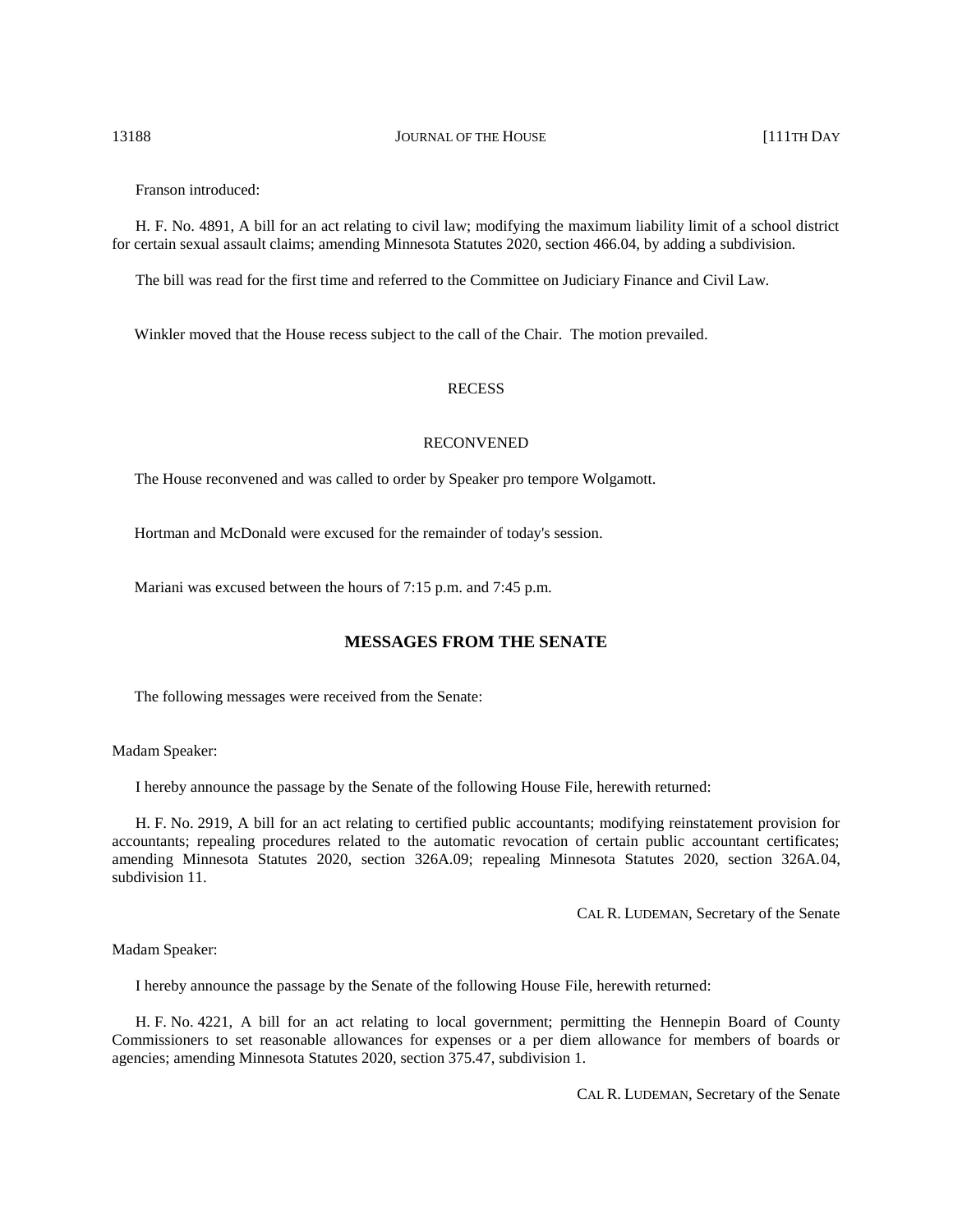111TH DAY] WEDNESDAY, MAY 18, 2022 13189

#### Madam Speaker:

I hereby announce that the Senate accedes to the request of the House for the appointment of a Conference Committee on the amendments adopted by the Senate to the following House File:

H. F. No. 961, A bill for an act relating to labor; adding a supervisory law enforcement unit; appropriating money; amending Minnesota Statutes 2020, section 179A.10, subdivisions 2, 3.

The Senate has appointed as such committee:

Senators Howe, Duckworth, and Dziedzic.

Said House File is herewith returned to the House.

CAL R. LUDEMAN, Secretary of the Senate

#### Madam Speaker:

I hereby announce the passage by the Senate of the following House File, herewith returned, as amended by the Senate, in which amendments the concurrence of the House is respectfully requested:

H. F. No. 3765, A bill for an act relating to natural resources; appropriating money from environment and natural resources trust fund; providing extensions.

CAL R. LUDEMAN, Secretary of the Senate

Hansen, R., moved that the House refuse to concur in the Senate amendments to H. F. No. 3765, that the Speaker appoint a Conference Committee of 3 members of the House, and that the House requests that a like committee be appointed by the Senate to confer on the disagreeing votes of the two houses. The motion prevailed.

#### Madam Speaker:

I hereby announce the passage by the Senate of the following House File, herewith returned, as amended by the Senate, in which amendments the concurrence of the House is respectfully requested:

H. F. No. 3805, A bill for an act relating to public safety; removing the sunset of the Capitol Area Security Advisory Committee; repealing Minnesota Statutes 2020, section 299E.04, subdivision 5.

CAL R. LUDEMAN, Secretary of the Senate

#### CONCURRENCE AND REPASSAGE

Nash moved that the House concur in the Senate amendments to H. F. No. 3805 and that the bill be repassed as amended by the Senate. The motion prevailed.

H. F. No. 3805, A bill for an act relating to public safety; extending the sunset date of the Capitol Area Security Advisory Committee; amending Minnesota Statutes 2020, section 299E.04, subdivision 5.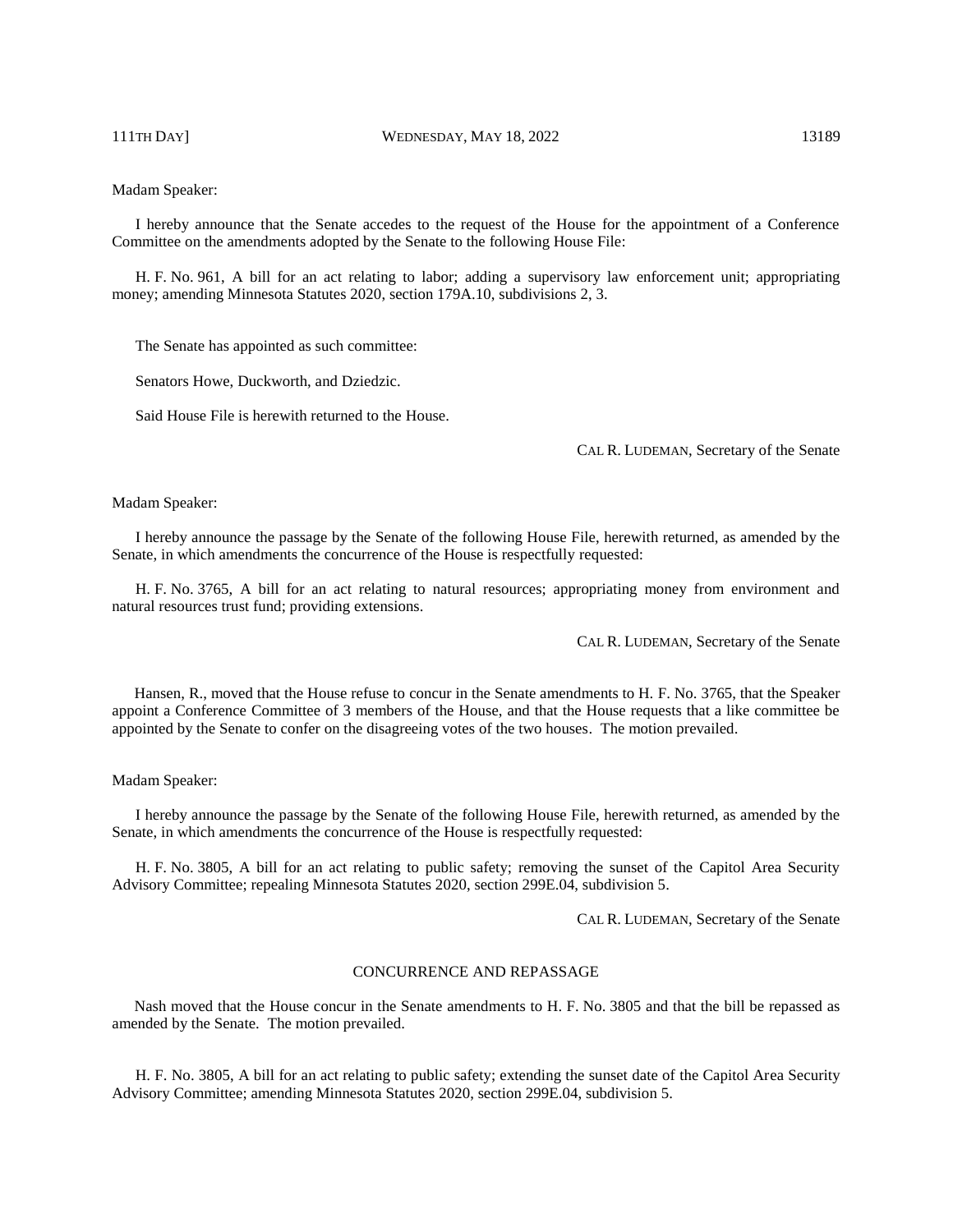The bill was read for the third time, as amended by the Senate, and placed upon its repassage.

The question was taken on the repassage of the bill and the roll was called. There were 126 yeas and 1 nay as follows:

Those who voted in the affirmative were:

| Acomb         | Daudt      | Grossell   | Klevorn         | Nelson, M.     | <b>Robbins</b> |
|---------------|------------|------------|-----------------|----------------|----------------|
| Agbaje        | Davids     | Gruenhagen | Koegel          | Nelson, N.     | Sandell        |
| Akland        | Davnie     | Haley      | Kotyza-Witthuhn | Neu Brindley   | Sandstede      |
| Albright      | Demuth     | Hamilton   | Koznick         | <b>Noor</b>    | Schomacker     |
| Anderson      | Dettmer    | Hansen, R. | Kresha          | <b>Novotny</b> | Schultz        |
| Backer        | Drazkowski | Hanson, J. | Lee             | O'Driscoll     | Scott          |
| Bahner        | Ecklund    | Hassan     | Liebling        | Olson, B.      | Stephenson     |
| Bahr          | Edelson    | Hausman    | Lillie          | Olson, L.      | Sundin         |
| Baker         | Elkins     | Heinrich   | Lippert         | O'Neill        | Swedzinski     |
| Becker-Finn   | Erickson   | Heintzeman | Lislegard       | Pelowski       | Theis          |
| Bennett       | Feist      | Hertaus    | Long            | Petersburg     | Thompson       |
| Berg          | Fischer    | Hollins    | Lucero          | Pfarr          | Torkelson      |
| Bernardy      | Franke     | Hornstein  | Lueck           | Pierson        | Urdahl         |
| Bierman       | Franson    | Howard     | Masin           | Pinto          | Vang           |
| <b>Bliss</b>  | Frazier    | Huot       | Mekeland        | Poston         | Wazlawik       |
| Boe           | Frederick  | Igo        | Moller          | Pryor          | West           |
| <b>Boldon</b> | Freiberg   | Johnson    | Moran           | Ouam           | Winkler        |
| Burkel        | Garofalo   | Jordan     | Morrison        | Raleigh        | Wolgamott      |
| Carlson       | Gomez      | Jurgens    | Mueller         | Rasmusson      | Xiong, J.      |
| Christensen   | Green      | Keeler     | Murphy          | Reyer          | Xiong, T.      |
| Daniels       | Greenman   | Kiel       | Nash            | Richardson     | Youakim        |

Those who voted in the negative were:

#### Mortensen

The bill was repassed, as amended by the Senate, and its title agreed to.

#### Madam Speaker:

I hereby announce the passage by the Senate of the following Senate Files, herewith transmitted:

S. F. Nos. 908, 2678 and 4082.

CAL R. LUDEMAN, Secretary of the Senate

Schomacker was excused for the remainder of today's session.

# **FIRST READING OF SENATE BILLS**

S. F. No. 908, A bill for an act relating to state lands; allowing county boards to spend net proceeds from sale of tax-forfeited land for certain purposes; amending Minnesota Statutes 2020, section 282.08.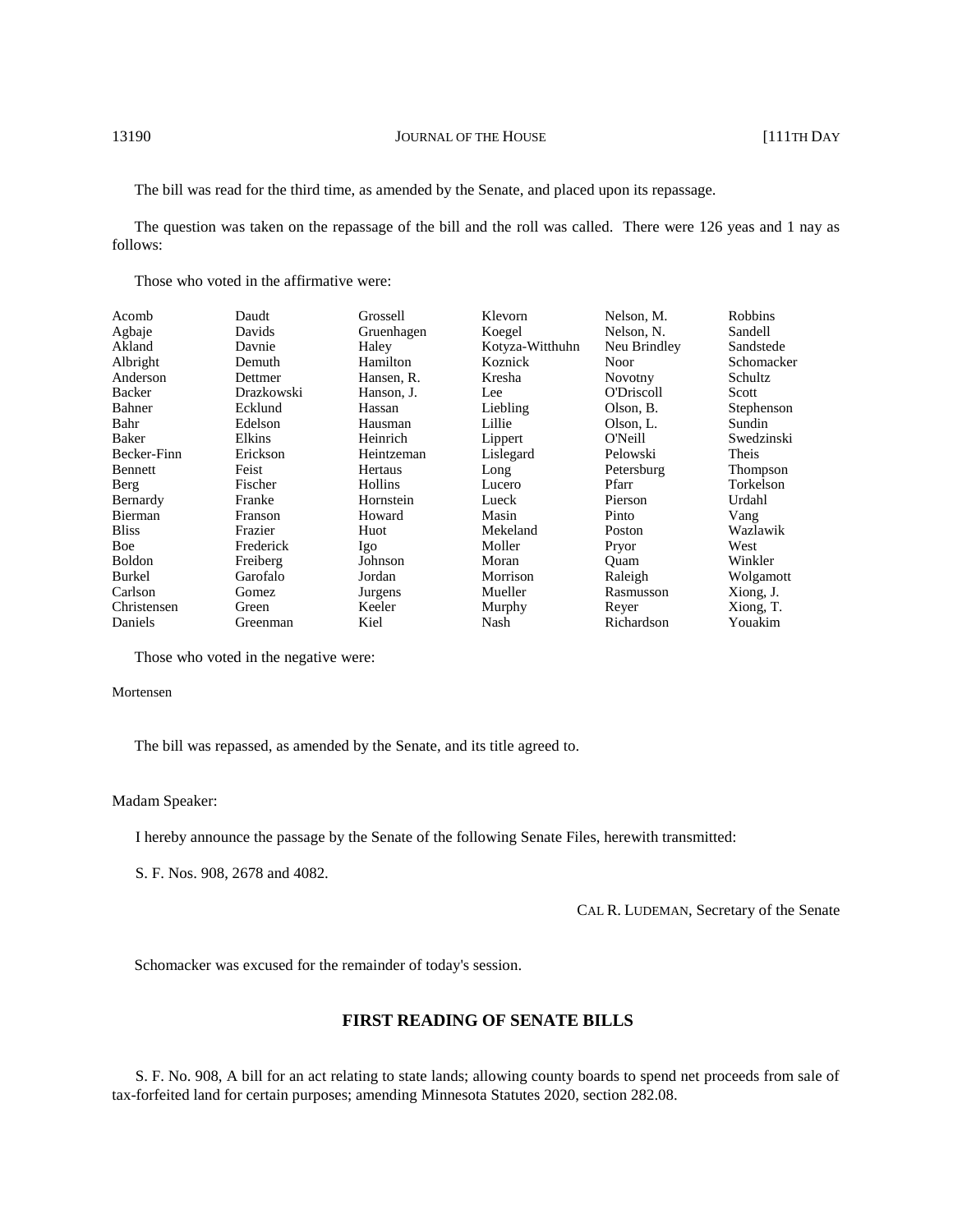111TH DAY] WEDNESDAY, MAY 18, 2022 13191

The bill was read for the first time.

Torkelson moved that S. F. No. 908 and H. F. No. 2162, now on the General Register, be referred to the Chief Clerk for comparison. The motion prevailed.

S. F. No. 2678, A bill for an act relating to health occupations; allowing pharmacists to administer drugs through intramuscular and subcutaneous administration; allowing pharmacists to place drug monitoring devices; amending Minnesota Statutes 2020, section 151.01, subdivision 27.

The bill was read for the first time.

Morrison moved that S. F. No. 2678 and H. F. No. 2768, now on the General Register, be referred to the Chief Clerk for comparison. The motion prevailed.

S. F. No. 4082, A bill for an act relating to energy; modifying the prohibition on construction of new nuclearpowered electric generating plants; amending Minnesota Statutes 2020, section 216B.243, subdivision 3b.

The bill was read for the first time and referred to the Committee on Climate and Energy Finance and Policy.

## REPORT FROM THE COMMITTEE ON RULES AND LEGISLATIVE ADMINISTRATION

Winkler from the Committee on Rules and Legislative Administration, pursuant to rules 1.21 and 3.33, designated the following bills to be placed on the Calendar for the Day for Friday, May 20, 2022 and established a prefiling requirement for amendments offered to the following bills:

S. F. Nos. 3107, 3338, 4108 and 3503.

# **CALENDAR FOR THE DAY**

H. F. No. 3255 was reported to the House.

Stephenson moved to amend H. F. No. 3255 as follows:

Page 6, after line 19, insert:

"**EFFECTIVE DATE.** This section is effective the day following final enactment."

Page 7, after line 3, insert:

"**EFFECTIVE DATE.** This section is effective the day following final enactment."

Page 7, after line 20, insert:

"**EFFECTIVE DATE.** This section is effective the day following final enactment."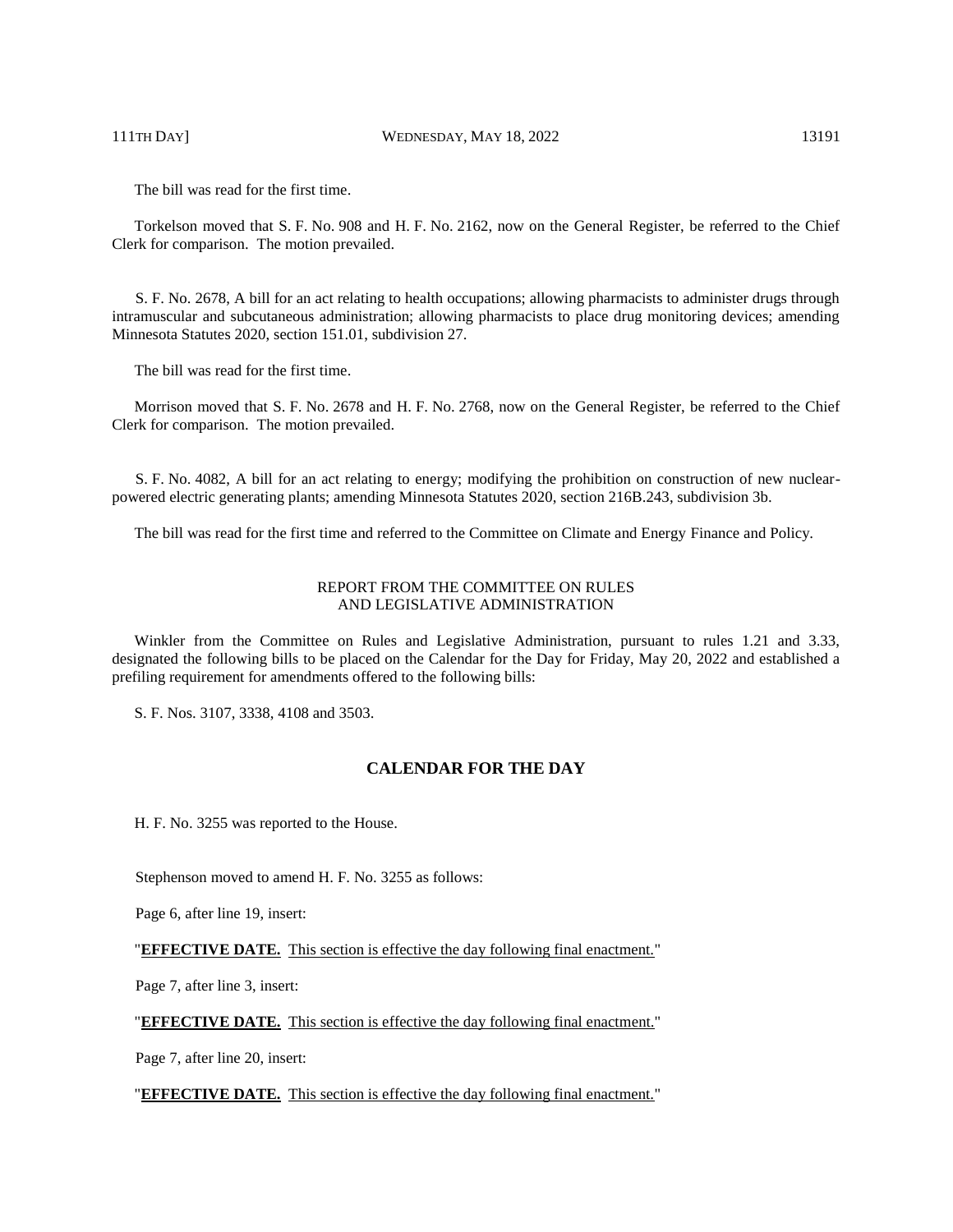Page 8, after line 16, insert:

#### "**EFFECTIVE DATE.** This section is effective the day following final enactment."

The motion prevailed and the amendment was adopted.

H. F. No. 3255, A bill for an act relating to commerce; making technical changes to various provisions administered by the Department of Commerce; updating references to federal law; amending Minnesota Statutes 2020, sections 47.08; 47.16, subdivisions 1, 2; 47.172, subdivision 2; 47.28, subdivision 3; 47.30, subdivision 5; 55.10, subdivision 1; 65B.84, subdivision 2; 80A.61; 80C.05, subdivision 2; 239.761, subdivisions 3, 4; 239.791, subdivision 2a; 296A.01, subdivision 23.

The bill was read for the third time, as amended, and placed upon its final passage.

The question was taken on the passage of the bill and the roll was called. There were 99 yeas and 29 nays as follows:

Those who voted in the affirmative were: Acomb Agbaje Akland Albright Bahner Baker Becker-Finn Bennett Berg Bernardy Bierman Boe Boldon Carlson Christensen Daniels Daudt Davids Davnie Demuth Dettmer Ecklund Edelson Elkins Feist Fischer Franke Frazier Frederick Freiberg Garofalo Gomez Greenman Haley Hamilton Hansen, R. Hanson, J. Hassan Hausman Her Hollins Hornstein Howard Huot Jordan Jurgens Keeler Klevorn Koegel Kotyza-Witthuhn Lee Liebling Lillie Lippert Lislegard Long Lueck Masin Moller Moran Morrison Mueller Murphy Nash Nelson, M. Nelson, N. Neu Brindley Noor O'Driscoll Olson, L. O'Neill Pelowski Petersburg Pfarr Pierson Pinto Pryor Quam Raleigh Rasmusson Reyer Richardson Robbins Sandell Sandstede Schultz Stephenson Sundin Theis Thompson Urdahl Vang Wazlawik West Winkler Wolgamott Xiong, J. Xiong, T. Youakim

Those who voted in the negative were:

| Anderson     | Drazkowski | Gruenhagen | Johnson | Mekeland  | Poston     |
|--------------|------------|------------|---------|-----------|------------|
| Backer       | Erickson   | Heinrich   | Kiel    | Mortensen | Scott      |
| Bahr         | Franson    | Heintzeman | Koznick | Munson    | Swedzinski |
| <b>Bliss</b> | Green)     | Hertaus    | Kresha  | Novotny   | Torkelson  |
| Burkel       | Grossell   | lgo        | Lucero  | Olson, B. |            |
|              |            |            |         |           |            |

The bill was passed, as amended, and its title agreed to.

Miller was excused for the remainder of today's session.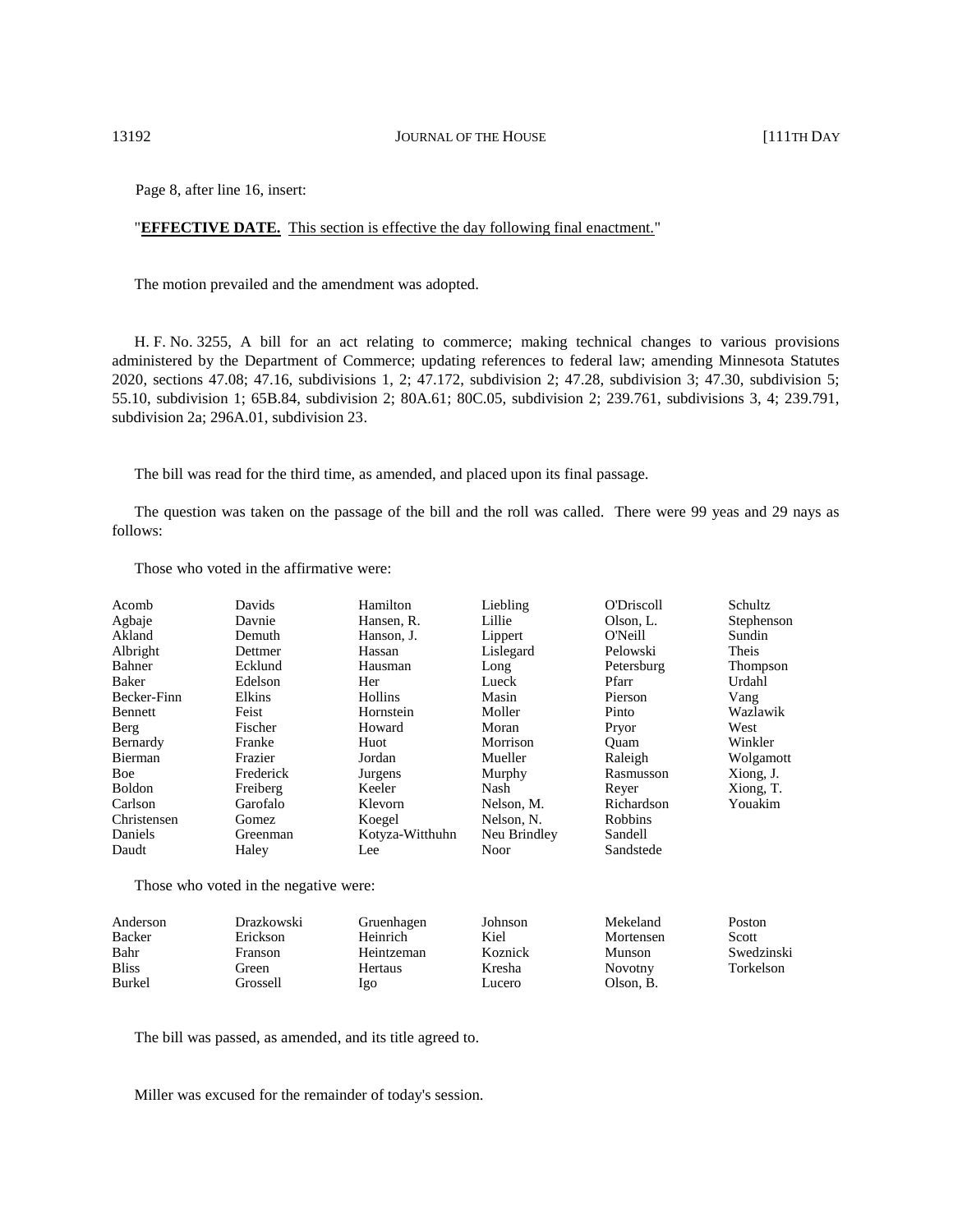H. F. No. 3400, A bill for an act relating to business organizations; governing fraudulent business filings; amending Minnesota Statutes 2020, sections 336.9-510; 336.9-516; proposing coding for new law in Minnesota Statutes, chapter 336.

The bill was read for the third time and placed upon its final passage.

The question was taken on the passage of the bill and the roll was called. There were 114 yeas and 14 nays as follows:

Those who voted in the affirmative were:

| Acomb                           | Davids    | Hamilton   | Kotyza-Witthuhn | <b>Noor</b>    | Sandell    |
|---------------------------------|-----------|------------|-----------------|----------------|------------|
| Agbaje                          | Davnie    | Hansen, R. | Koznick         | <b>Novotny</b> | Sandstede  |
| Akland                          | Demuth    | Hanson, J. | Lee             | O'Driscoll     | Schultz    |
| Albright                        | Dettmer   | Hassan     | Liebling        | Olson, B.      | Scott      |
| Anderson                        | Ecklund   | Hausman    | Lillie          | Olson, L.      | Stephenson |
| Bahner                          | Edelson   | Heintzeman | Lippert         | O'Neill        | Sundin     |
| Baker                           | Elkins    | Her        | Lislegard       | Pelowski       | Swedzinski |
| Becker-Finn                     | Erickson  | Hollins    | Long            | Petersburg     | Theis      |
| Bennett                         | Feist     | Hornstein  | Lueck           | Pfarr          | Thompson   |
| Berg                            | Fischer   | Howard     | Masin           | Pierson        | Torkelson  |
| Bernardy                        | Franke    | Huot       | Moller          | Pinto          | Urdahl     |
| Bierman                         | Franson   | Igo        | Moran           | <b>Poston</b>  | Vang       |
| <b>Bliss</b>                    | Frazier   | Johnson    | Morrison        | Pryor          | Wazlawik   |
| Boe                             | Frederick | Jordan     | Mueller         | Ouam           | West       |
| <b>Boldon</b>                   | Freiberg  | Jurgens    | Murphy          | Raleigh        | Winkler    |
| Burkel                          | Gomez     | Keeler     | Nash            | Rasmusson      | Wolgamott  |
| Carlson                         | Greenman  | Kiel       | Nelson, M.      | Rever          | Xiong, J.  |
| Christensen                     | Grossell  | Klevorn    | Nelson, N.      | Richardson     | Xiong, T.  |
| Daniels                         | Haley     | Koegel     | Neu Brindley    | Robbins        | Youakim    |
| <b>COMPANY</b><br>$\sim$ $\sim$ | .         |            |                 |                |            |

Those who voted in the negative were:

| Backer | Drazkowski | Gruenhagen | Kresha   | Mortensen |
|--------|------------|------------|----------|-----------|
| Bahr   | Garofalo   | Heinrich   | Lucero   | Munson    |
| Daudt  | freen)     | Hertaus    | Mekeland |           |

The bill was passed and its title agreed to.

S. F. No. 3288, A bill for an act relating to commerce; modifying provisions governing continuing education requirements for licensees; amending Minnesota Statutes 2020, sections 45.25, subdivisions 12, 13, by adding subdivisions; 45.31, subdivisions 2, 3; proposing coding for new law in Minnesota Statutes, chapter 45; repealing Minnesota Statutes 2020, section 45.25, subdivisions 2a, 14.

The bill was read for the third time and placed upon its final passage.

The question was taken on the passage of the bill and the roll was called. There were 127 yeas and 1 nay as follows:

Those who voted in the affirmative were:

| Acomb  | Albright | Bahner | Becker-Finn | Bernardv | Boe    |
|--------|----------|--------|-------------|----------|--------|
| Agbaje | Anderson | Bahr   | Bennett     | Bierman  | Boldon |
| Akland | Backer   | Baker  | Berg        | Bliss    | Burkel |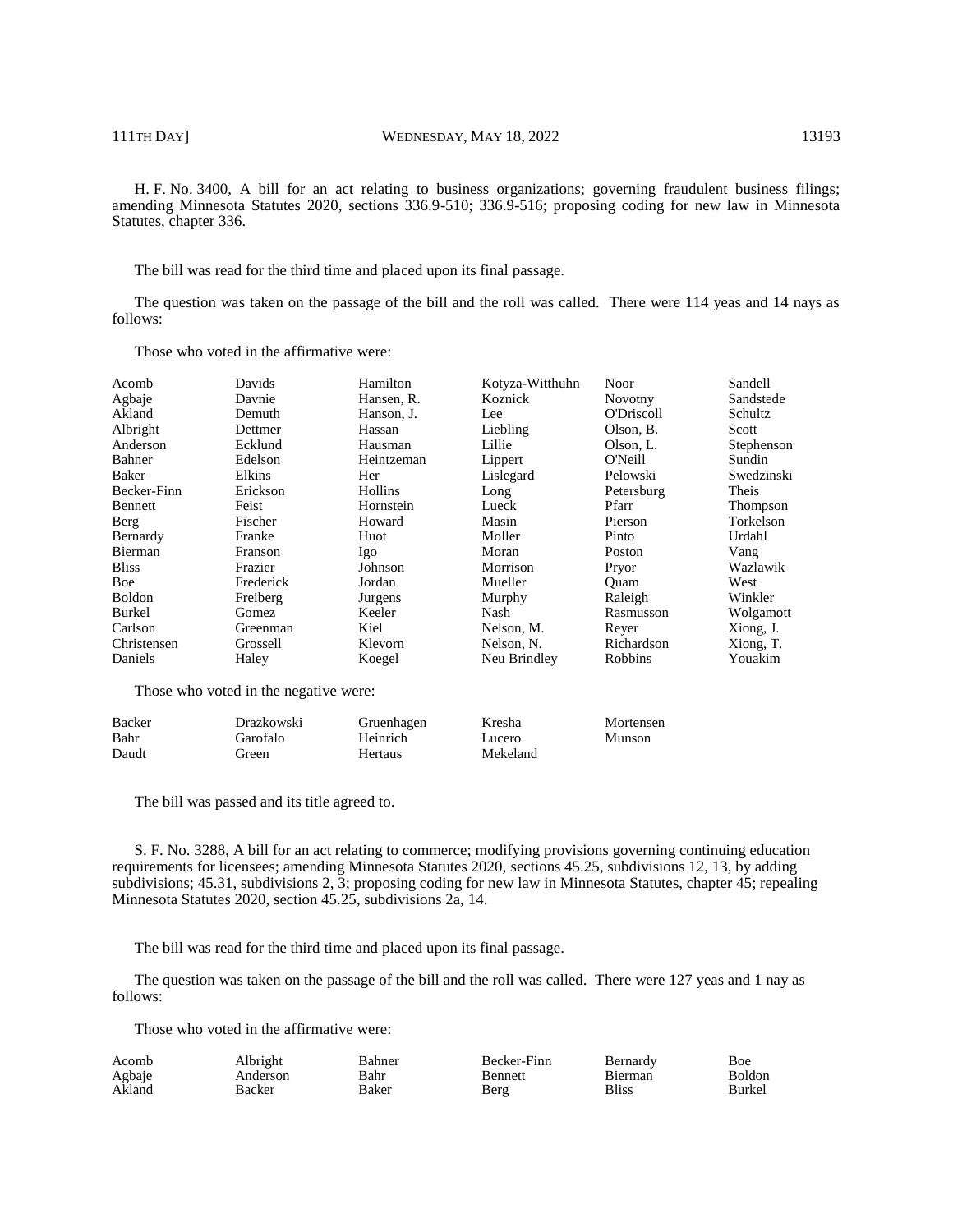#### 13194 **JOURNAL OF THE HOUSE** [111TH DAY

| Carlson     | Garofalo   | Huot            | Lueck             | O'Neill    | Sundin     |
|-------------|------------|-----------------|-------------------|------------|------------|
| Christensen | Gomez      | Igo             | Mariani           | Pelowski   | Swedzinski |
| Daniels     | Green      | Johnson         | Masin             | Petersburg | Theis      |
| Daudt       | Greenman   | Jordan          | Mekeland          | Pfarr      | Thompson   |
| Davids      | Grossell   | Jurgens         | Moller            | Pierson    | Torkelson  |
| Demuth      | Gruenhagen | Keeler          | Moran             | Pinto      | Urdahl     |
| Dettmer     | Haley      | Kiel            | Morrison          | Poston     | Vang       |
| Drazkowski  | Hamilton   | Klevorn         | Mueller           | Pryor      | Wazlawik   |
| Ecklund     | Hansen, R. | Koegel          | Munson            | Ouam       | West       |
| Edelson     | Hanson, J. | Kotyza-Witthuhn | Murphy            | Raleigh    | Winkler    |
| Elkins      | Hassan     | Koznick         | Nash              | Rasmusson  | Wolgamott  |
| Erickson    | Hausman    | Kresha          | Nelson, M.        | Rever      | Xiong, J.  |
| Feist       | Heinrich   | Lee             | Nelson, N.        | Richardson | Xiong, T.  |
| Fischer     | Heintzeman | Liebling        | Neu Brindley      | Robbins    | Youakim    |
| Franke      | Her        | Lillie          | Noor              | Sandell    |            |
| Franson     | Hertaus    | Lippert         | <b>Novotny</b>    | Sandstede  |            |
| Frazier     | Hollins    | Lislegard       | <b>O'Driscoll</b> | Schultz    |            |
| Frederick   | Hornstein  | Long            | Olson, B.         | Scott      |            |
| Freiberg    | Howard     | Lucero          | Olson, L.         | Stephenson |            |

Those who voted in the negative were:

## Mortensen

The bill was passed and its title agreed to.

H. F. No. 3955, A bill for an act relating to private detectives; modifying license requirements; amending Minnesota Statutes 2020, section 326.3361, subdivision 2.

The bill was read for the third time and placed upon its final passage.

The question was taken on the passage of the bill and the roll was called. There were 129 yeas and 0 nays as follows:

Those who voted in the affirmative were:

| Acomb        | <b>Boe</b>    | Erickson   | Hamilton   | Jordan          | Lucero     |
|--------------|---------------|------------|------------|-----------------|------------|
| Agbaje       | <b>Boldon</b> | Feist      | Hansen, R. | Jurgens         | Lueck      |
| Akland       | Burkel        | Fischer    | Hanson. J. | Keeler          | Mariani    |
| Albright     | Carlson       | Franke     | Hassan     | Kiel            | Masin      |
| Anderson     | Christensen   | Franson    | Hausman    | Klevorn         | Mekeland   |
| Backer       | Daniels       | Frazier    | Heinrich   | Koegel          | Moller     |
| Bahner       | Daudt         | Frederick  | Heintzeman | Kotyza-Witthuhn | Moran      |
| Bahr         | Davids        | Freiberg   | Her        | Koznick         | Morrison   |
| Baker        | Davnie        | Garofalo   | Hertaus    | Kresha          | Mortensen  |
| Becker-Finn  | Demuth        | Gomez      | Hollins    | Lee             | Mueller    |
| Bennett      | Dettmer       | Green      | Hornstein  | Liebling        | Munson     |
| Berg         | Drazkowski    | Greenman   | Howard     | Lillie          | Murphy     |
| Bernardy     | Ecklund       | Grossell   | Huot       | Lippert         | Nash       |
| Bierman      | Edelson       | Gruenhagen | Igo        | Lislegard       | Nelson, M. |
| <b>Bliss</b> | Elkins        | Haley      | Johnson    | Long            | Nelson, N. |